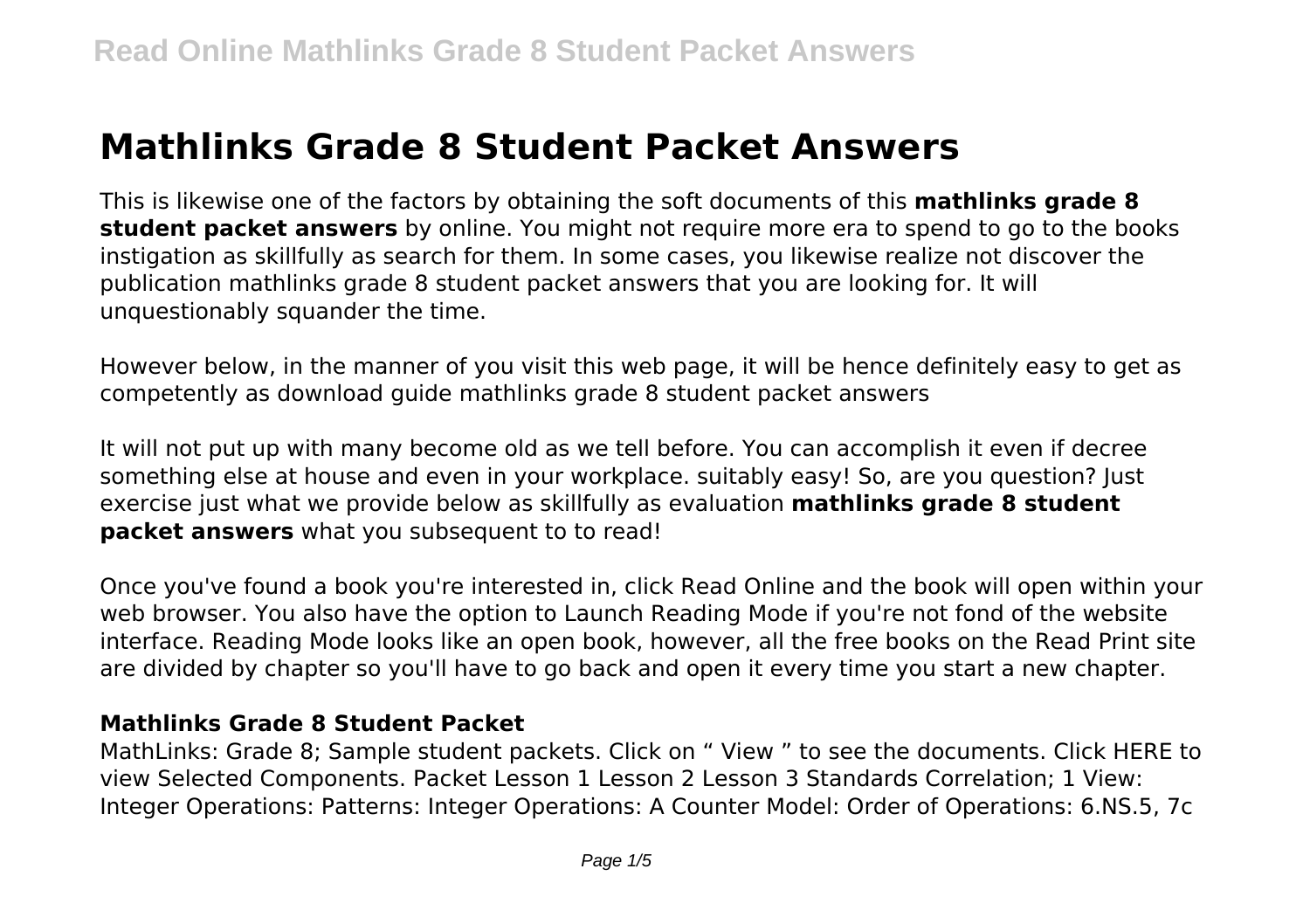## **Center for Mathematics and Teaching Inc. | MathLinks: Grade 8**

MathLinks: Grade 8 (Student Packet 1) 1 INTEGER OPERATIONS: PATTERNS Summary (Ready) We will use patterns to revisit the rules for adding, subtracting, multiplying, and dividing integers. Goals (Set) Explore the meaning of integer addition, subtraction, multiplication, and division. Review rules for integer addition,

#### **MATHLINKS GRADE 8 STUDENT PACKET 1 INTEGERS REVIEW**

MathLinks: Grade 8 (Student Packet 9) 9.1 Solving Linear Systems by Graphing • Define a system of linear equations in two variables. • Understand what it means to solve a system of linear equations. • Understand why systems of linear equations have no solution, one solution, or infinitely many solutions.

## **MATHLINKS GRADE 8 STUDENT PACKET 9 SYSTEMS OF LINEAR EQUATIONS**

MathLinks: Grade 8 (Student Packet 12) 12.1 Angles and Triangles • Use facts about supplementary, complementary, vertical, and adjacent angles to find angle measures. • Experimentally verify facts about the angle sum and exterior angle of triangles. • Write and solve equations involving angle measures. 1 12.2 Parallel Lines

## **MATHLINKS GRADE 8 STUDENT PACKET 12 LINES, ANGLES, AND ...**

File Name: Mathlinks Grade 8 Student Packet 8 Slope And.pdf Size: 6141 KB Type: PDF, ePub, eBook Category: Book Uploaded: 2020 Sep 07, 09:41 Rating: 4.6/5 from 872 votes.

## **Mathlinks Grade 8 Student Packet 8 Slope And | lines-art.com**

MathLinks: Grade 8 (Student Packet 16) 9 MORE LARGE AND SMALL NUMBERS Perform each operation. Leave answers in scientific notation. 1.  $(3.4 \times 10^{-4}) \cdot (2 \times 108)$  2.  $(0.00000004) \cdot$ (21,000,000,000) 3. (9.1 x 10-16) • (1,000,000,000) 4. (7.2 x 1012) • (0.000000002) 5. 24 14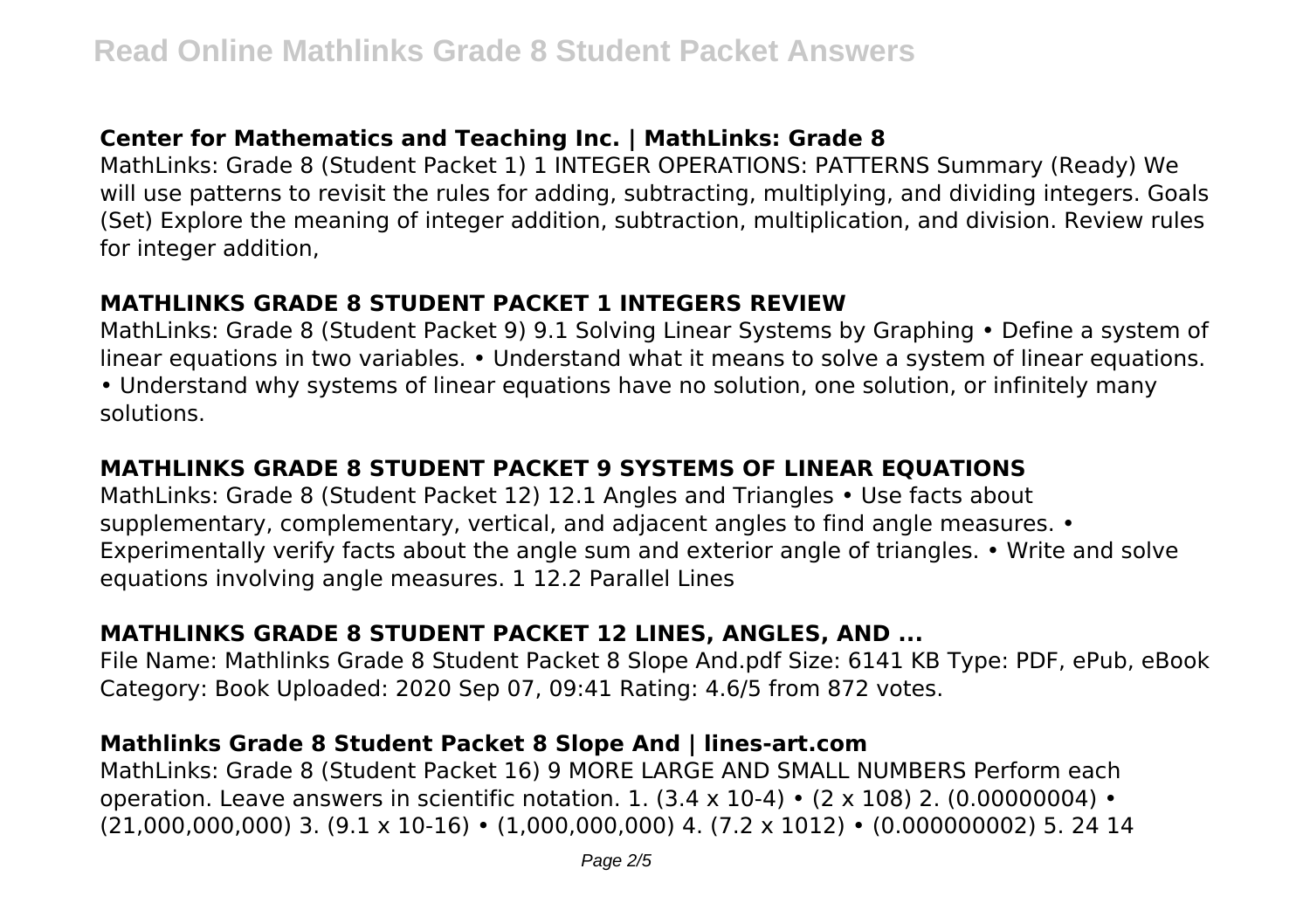2.6×10 1.3×10 6. -8 12 1.3 ×10 2.6 ×10 7. 109 + 109 + 109 + 109 + 109 + 109 + 109 8.

#### **MATHLINKS GRADE 8 STUDENT PACKET 16 THE REAL NUMBER SYSTEM**

MathLinks: Grade 8 (Student Packet 8) 8.1 Introduction to Slope • Explore the meaning of slope of a line. • Find the slope of a line using counting methods and the slope formula. • Recognize that segments with the same slope lie on the same line or on parallel lines. 1 8.2 Input-Output Investigation • Evaluate expressions.

## **MATHLINKS GRADE 8 STUDENT PACKET 8 | pdf Book Manual Free ...**

Mathlinks Grade 8 Student Packet 5 Answers Author:

accessibleplaces.maharashtra.gov.in-2020-09-09-01-57-20 Subject: Mathlinks Grade 8 Student Packet 5 Answers Keywords: mathlinks,grade,8,student,packet,5,answers Created Date: 9/9/2020 1:57:20 AM

#### **Mathlinks Grade 8 Student Packet 5 Answers**

Advancing struggling students nationwide to mathematical literacy. About Us. Overview; Staff and Board; Career Opportunities ... Curriculum. Core. Core Overview; MathLinks: Grade 6; MathLinks: Grade 7; MathLinks: Grade 8; Parent Support; Login; Order; Essentials. Essentials Overview; Essentials Packets; ... Packet Lesson 1 Lesson 2 Lesson 3 ...

## **Center for Mathematics and Teaching Inc. | MathLinks: Grade 6**

Packet Lesson 1 Lesson 2 Lesson 3 Standard Correlations; 1 View: Terminating Decimals: Repeating Decimals: Graphing Fractions and Decimals: 5.NF.1 6.NS.2, 3 7.NS.2d

## **Center for Mathematics and Teaching Inc. | MathLinks: Grade 7**

[LINK] Mathlinks Grade 8 Student Packet 13 Answers Translations, Rotations, and Reflections 13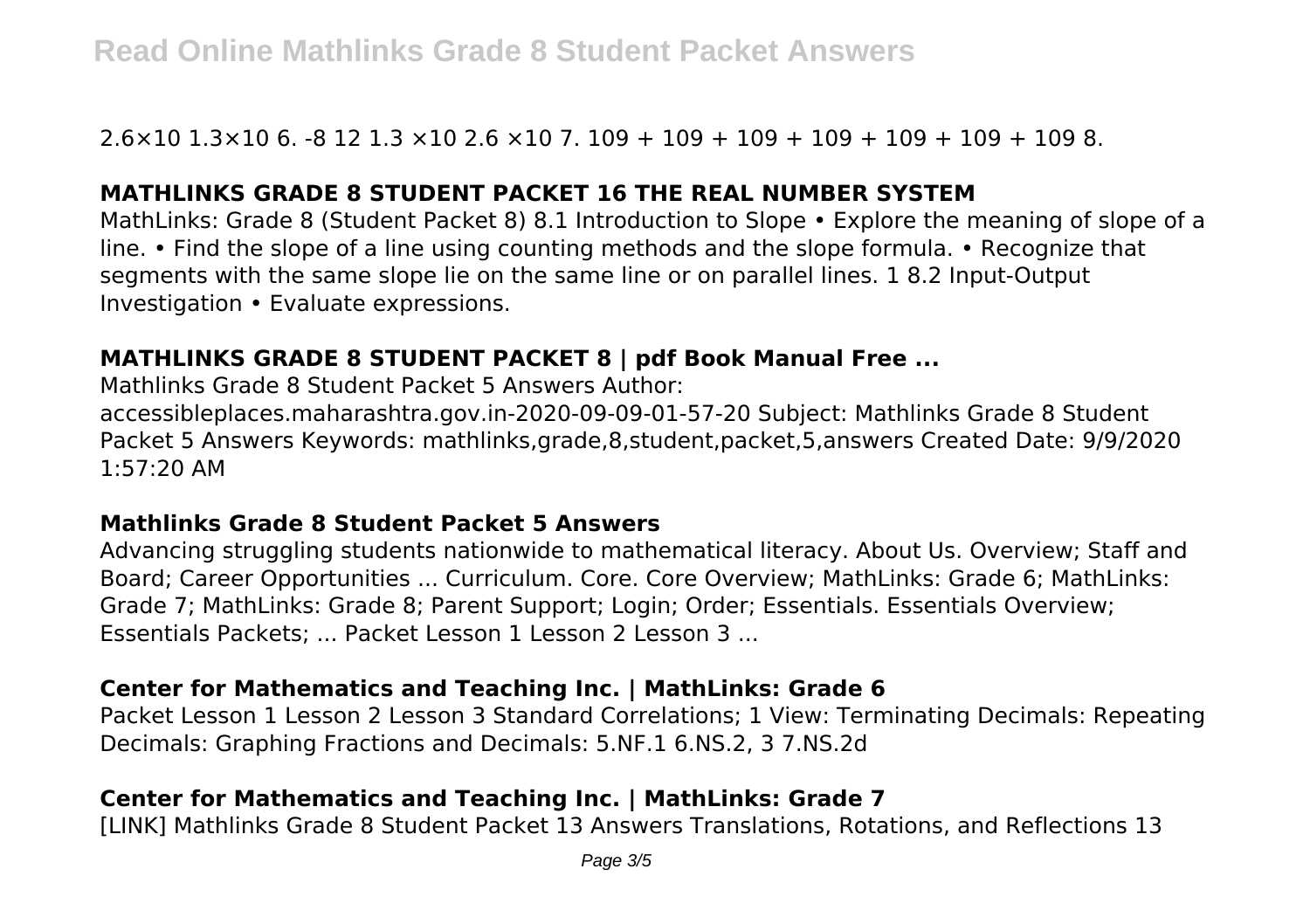Mathlinks grade 8 packet 13 answer key. 2 Rotations MathLinks: Grade 8 (Student Packet 13) 9 ABOUT ROTATIONS A rotation (or turn) is a transformation where a figure is turned through a given angle about a given point, called the center point of rotation.

## **[FREE] Mathlinks Grade 8 Student Packet 13 Answers**

MathLinks: Grade 8 (Student Packet 12) 11 CONVERSE OF A STATEMENT The converse of a statement is created by interchanging the hypothesis and the conclusion. In other words, the converse of the statement "if A then B" is the statement "if B then A." Determine if each statement is true.

## **[FREE] Mathlinks Grade 8 Packet 11 Answers | Updated**

MathLinks: Grade 8 (Student Packet 10) 4! BIVARIATE CATEGORICAL DATA Bivariate data is data that has two variables based on the same population. The results of an 8th grade survey about favorite color are below. Pink Red Blue Purple TOTAL Boys 2 10 10 3 Girls 8 2 3 7 TOTAL 1. Complete the table by finding totals for the rows and the columns.

## **Mathlinks Grade 8 Packet 13 Answer Key | Updated**

MATHLINKS GRADE 8 STUDENT PACKET 3 PATTERNS AND LINEAR FUNCTIONS 1 3.1 Geometric Patterns • Describe sequences generated by geometric patterns using tables, graphs, and verbal descriptions. • Plot ordered pairs that satisfy a given condition. • Develop recursive and explicit rules that describe sequences. 1 3.2

## **mathlinks grade 8 student packet 3 patterns and linear ...**

MATHLINKS GRADE 8 STUDENT PACKET 4 PATTERNS AND LINEAR FUNCTIONS 2 4.1 Growing Shapes • Use variables, parentheses, and exponents in expressions. • Use formulas to find perimeter and area of rectangles. • Describe geometric patterns numerically, symbolically, graphically, and